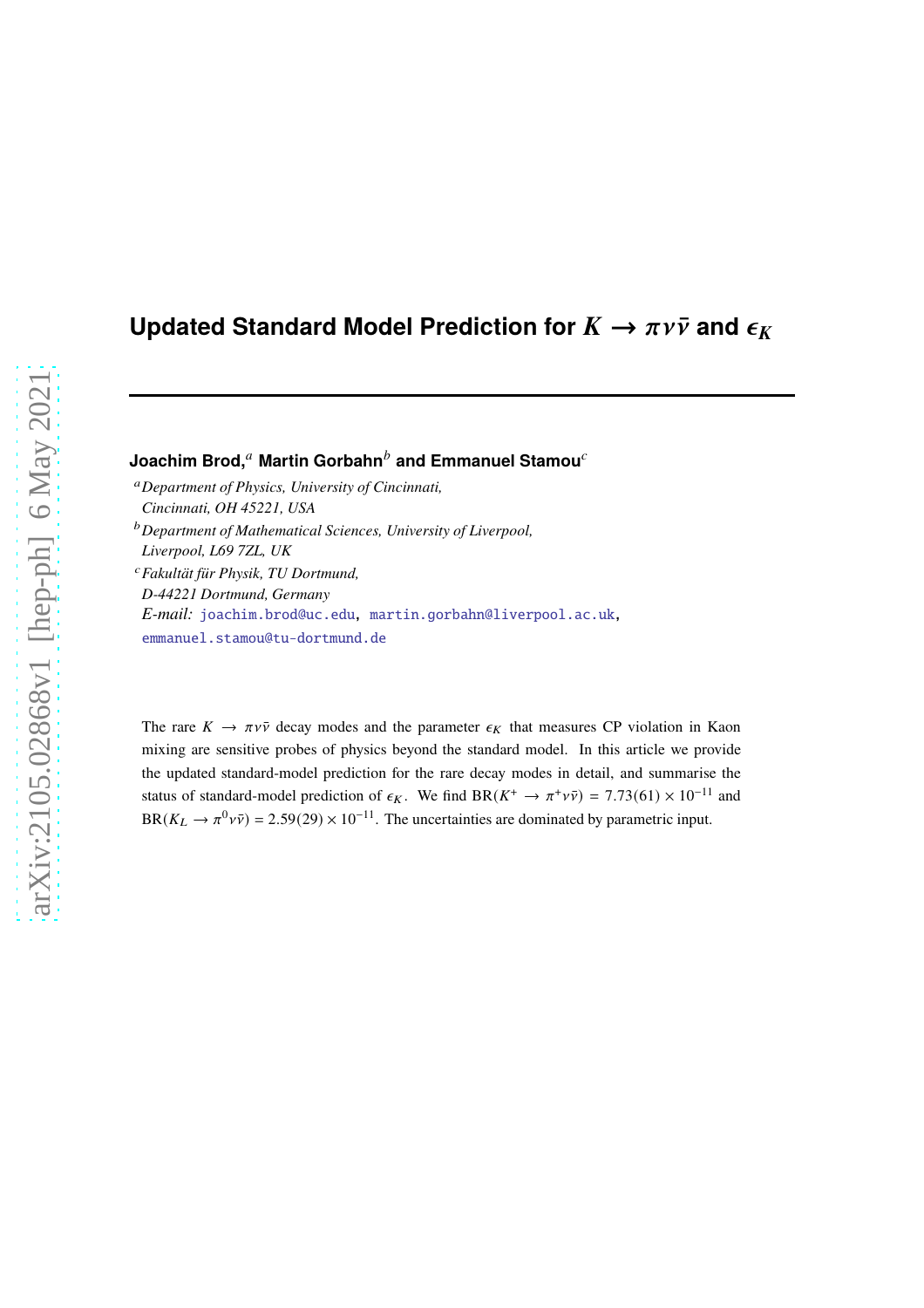## **1. Introduction**

The rare kaon decays  $K^+ \to \pi^+ \nu \bar{\nu}$  and  $K_L \to \pi^0 \nu \bar{\nu}$  together with indirect CP violation in the neutral kaon system, parameterised by  $\epsilon_K$ , are among the cleanest probes of physics beyond the standard model (SM). The reason is the exceptional control over short- and long-distance SM contributions.

The rare kaon decay modes are generated by highly virtual electroweak box and Z-penguin diagrams that can be calculated to high precision in perturbation theory. Light-quark contributions are strongly suppressed by the GIM mechanism, and the decay matrix elements can be extracted from precisely measured semi-leptonic kaon decays using approximate isospin symmetry. The GIM suppression also implies that the decay modes are dominated by internal top-quark exchanges, which makes these decay modes very sensitive to new sources of flavour violation.

The NA62 collaboration recently reported [\[1](#page-6-0), [2](#page-6-1)] the measurement of the branching ratio  $BR(K^+ \to \pi^+ \nu \bar{\nu}) = (10.6^{+3.4}_{-3.4}|_{\text{stat}} \pm 0.9_{\text{syst}}) \times 10^{-11}$  that also includes data analysed in previous runs [\[2\]](#page-6-1) (see Refs. [\[3](#page-6-2), [4\]](#page-6-3) for the older Brookhaven results). The best upper bound for the neutral decay mode BR( $K^+ \to \pi^+ \nu \bar{\nu}$ ) ≤ 3.0 × 10<sup>-9</sup> was obtained by the JPARC-KOTO [\[5,](#page-6-4) [6\]](#page-6-5) experiment.

On the other hand, the size of indirect CP violation in the neutral kaon system is experimentally well-known since many years; it is given by the parameter  $\epsilon_K = (2.228 \pm 0.011)e^{i(43.5\pm 0.5)^\circ} \times$  $10^{-3}$  [\[7](#page-6-6)]. A precise SM prediction of  $\epsilon_K$  was long impeded by a non-converging perturbation series for the charm-quark contribution; this problem has been solved in Ref. [\[8](#page-6-7)].

In light of the recent measurement it is timely to update the theory prediction of the so called golden rare kaon decays and discuss the recent progress in the prediction of the parameter  $\epsilon_K$ . In Sec. [2](#page-1-0) we provide the updated SM prediction for the rare kaon decays. We discuss in detail how the numerical values are obtained, and compare to other recent SM predictions. The theory status of  $\epsilon_K$  is briefly summarised in Sec. [3.](#page-4-0)

## <span id="page-1-0"></span>**2.** Standard Model Update of  $K \to \pi \nu \bar{\nu}$

The effective Hamiltonian relevant for the two rare  $K \to \pi \nu \bar{\nu}$  decays is given by [\[9\]](#page-6-8)

$$
\mathcal{H}_{\text{eff}} = \frac{4G_F}{\sqrt{2}} \frac{\alpha}{2\pi \sin^2 \theta_w} \sum_{\ell = e, \mu, \tau} \left( \lambda_c X^{\ell} + \lambda_t X_t \right) (\bar{s}_L \gamma_\mu d_L) (\bar{v}_{\ell L} \gamma^\mu v_{\ell L}) + \text{h.c.} \tag{1}
$$

Here,  $G_F$  denotes the Fermi constant,  $\alpha$  the electromagnetic coupling constant, and sin  $\theta_w$  the sine of the weak mixing angle. The Cabibbo-Kobayashi-Maskawa (CKM) matrix elements are contained in the parameters  $\lambda_i = V_{is}^* V_{id}$ . The left-handed fermion fields are denoted by  $f_L \equiv (1 - \gamma_5)/2f$ . The loop functions  $X^{\ell}$  and  $X_t$  are discussed below.

The branching ratio of the charged mode is given by

<span id="page-1-1"></span>
$$
\text{Br}\left(K^+ \to \pi^+ \nu \bar{\nu}(\gamma)\right) = \kappa_+(1 + \Delta_{\text{EM}}) \left[ \left(\frac{\text{Im}\lambda_t}{\lambda^5} X_t\right)^2 + \left(\frac{\text{Re}\lambda_c}{\lambda} \left(P_c + \delta P_{c,u}\right) + \frac{\text{Re}\lambda_t}{\lambda^5} X_t\right)^2 \right].\tag{2}
$$

Here,  $X_t$  is a function of  $x_t = m_t(\mu_t)^2/M_W^2$  and has been calculated including next-to-leading order QCD [\[10,](#page-6-9) [11](#page-6-10)] and electroweak [\[12\]](#page-6-11) corrections. Hence, the top-quark mass,  $m_t$ , and the W-boson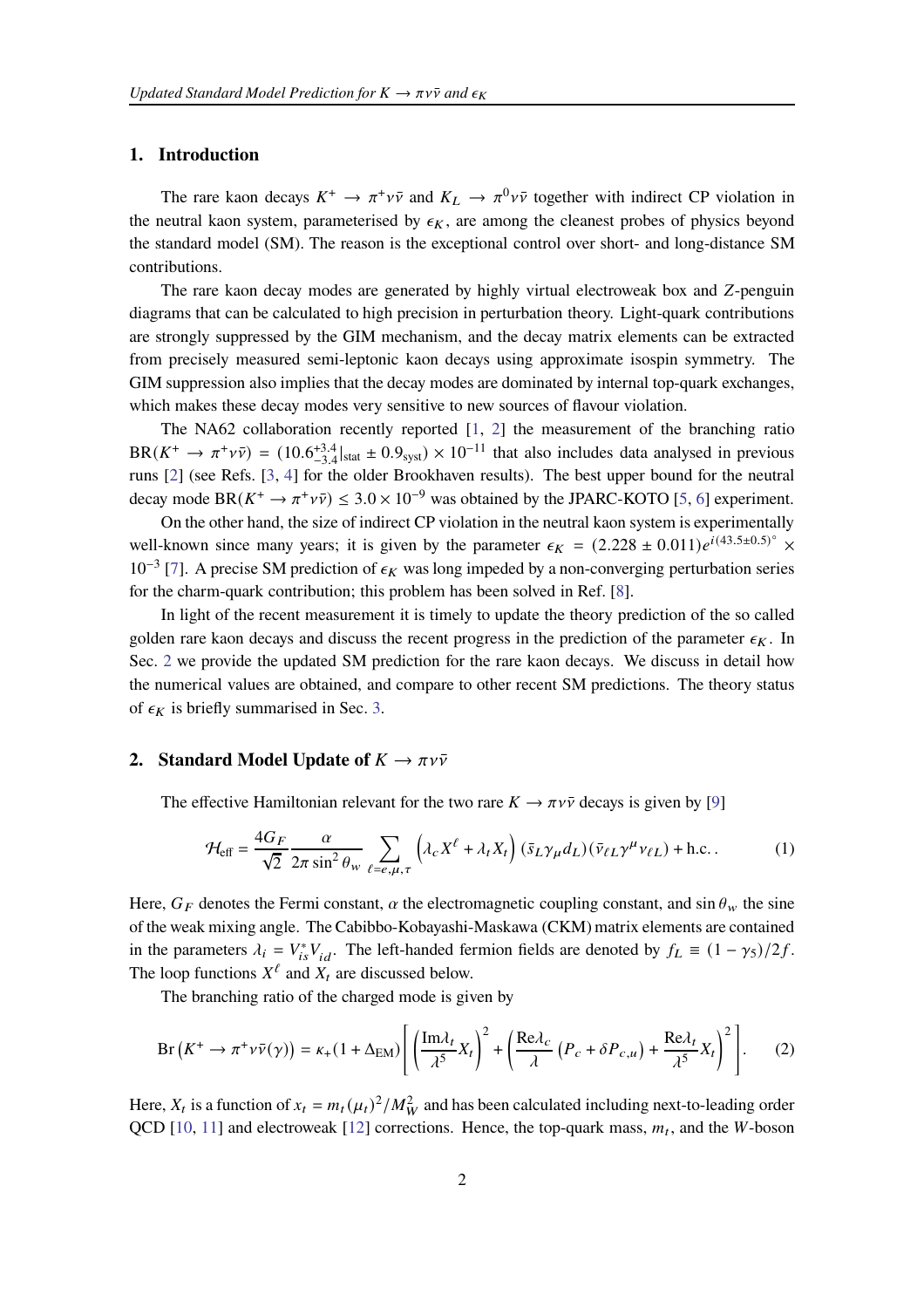mass,  $M_W$ , depend on the QCD and electroweak renormalization schemes. In fact,  $M_W$  is not a primary input and has to be calculated as a function of the Z-boson mass,  $M_z$ , the Higgs-boson mass,  $M_h$ , and the strong and the electromagnetic coupling constants  $\alpha_s$  and  $\alpha$ , respectively (see Ref. [\[13](#page-7-0)] for more details). The  $\overline{MS}$  scheme is the natural choice regarding QCD. We obtained the numerical value  $m_t(m_t) = 162.83(67)$  GeV from the top-quark pole mass (see Tab. [1\)](#page-3-0) by converting it to QCD-MS at three-loop accuracy, using RunDec [\[14](#page-7-1)]. The electroweak corrections are minimised if all masses are renormalized on-shell with respect to the electroweak interactions [\[12\]](#page-6-11); we adopt this scheme for our numerics. We obtain our numerical value for  $X_t$  by calculating a mean value of the QCD contribution,  $X_t^{\text{QCD,avg}}$  $_{t}^{QCD, avg}$ , by varying  $\mu_t \in [60, 320]$  GeV in the expression

$$
X_t^{\text{QCD}} = X_t^{(0)}(x_t(\mu_t)) + \frac{\alpha_s(\mu_t)}{4\pi} X_t^{(1)}(x_t(\mu_t)), \tag{3}
$$

and taking the average of the smallest and largest value of  $X_t^{\text{QCD}}$  $\mathcal{L}_t^{\text{QCD}}$ . Here,  $X_t^{(0)}$  and  $X_t^{(1)}$  denote the leading-order (LO) and next-to-leading-order (NLO) QCD contributions to  $X_t$ , respectively. Electroweak corrections are then taken into account by including the fit function  $r<sub>X</sub>$ , which is valid for electroweak-onshell masses and given in Ref. [\[12\]](#page-6-11). In total

$$
X_t = X_t^{\text{QCD,avg}} + [r_X(m_t(m_t)) - 1] X_t^{(0)}(m_t(m_t)).
$$
\n(4)

The theory uncertainty associated with the QCD corrections is given by the difference of the central value  $X_t^{\text{QCD,avg}}$  $\mathcal{L}_{t}^{\text{CD,avg}}$  and the minimal / maximal value in the  $\mu_{t}$  interval. The uncertainty associated to the electroweak corrections is  $\pm 0.00134 \times X_t$  [\[12](#page-6-11)]. In total, we find

$$
X_t = 1.462 \pm 0.017_{QCD} \pm 0.002_{EW} \,. \tag{5}
$$

The parameter  $P_c = \lambda^{-4} \left(\frac{2}{3}\right)$  $\frac{2}{3}X^{e} + \frac{1}{3}$  $\frac{1}{3}X^{\tau}$ ) comprises the charm-quark contribution and has been calculated at next-to-next-to-leading order (NNLO) in QCD [\[15](#page-7-2)] and at NLO in the electroweak interactions [\[16\]](#page-7-3). It is a function of  $x_c = m_c(\mu_c)^2/M_W^2$  which, upon inclusion of the electroweak corrections, is defined as  $x_c = \sqrt{2} \sin^2 \theta_w G_F m_c^2(\mu_c) / (\pi \alpha)$ . A fit formula for  $P_c$  and its theory uncertainty, including the NLO electroweak and NNLO QCD correction in dependence on the strong coupling and the charm-quark mass, has been presented in Ref. [\[16](#page-7-3)]. With the current PDG input, we find

$$
P_c = \left(\frac{0.2255}{\lambda}\right)^4 \times (0.3604 \pm 0.0087). \tag{6}
$$

The effects of dimension-eight operators at the charm threshold, as well as additional long-distance contributions arising from up- and charm-quarks have been estimated in Ref. [\[17\]](#page-7-4), leading to the correction  $\delta P_{c,\mu} = 0.04(2)$ . These effects can be computed using lattice QCD in the future [\[18](#page-7-5)] (see Ref. [\[19](#page-7-6)] for preliminary results).

The hadronic matrix element is contained in the parameter

$$
\kappa_{+} = \left(\frac{0.231}{\sin^2 \theta_w}\right)^2 \left(\frac{\alpha(M_Z)}{127.9^{-1}}\right)^2 \left(\frac{\lambda}{0.225}\right)^8 \times 0.5173(25) \times 10^{-10},\tag{7}
$$

extracted from  $K_{\ell 3}$  decay including higher-order chiral corrections [\[20](#page-7-7)]. The NLO QED correc-tions [\[20\]](#page-7-7) are parameterised by  $\Delta_{EM} = -0.003$  in Eq. [\(2\)](#page-1-1).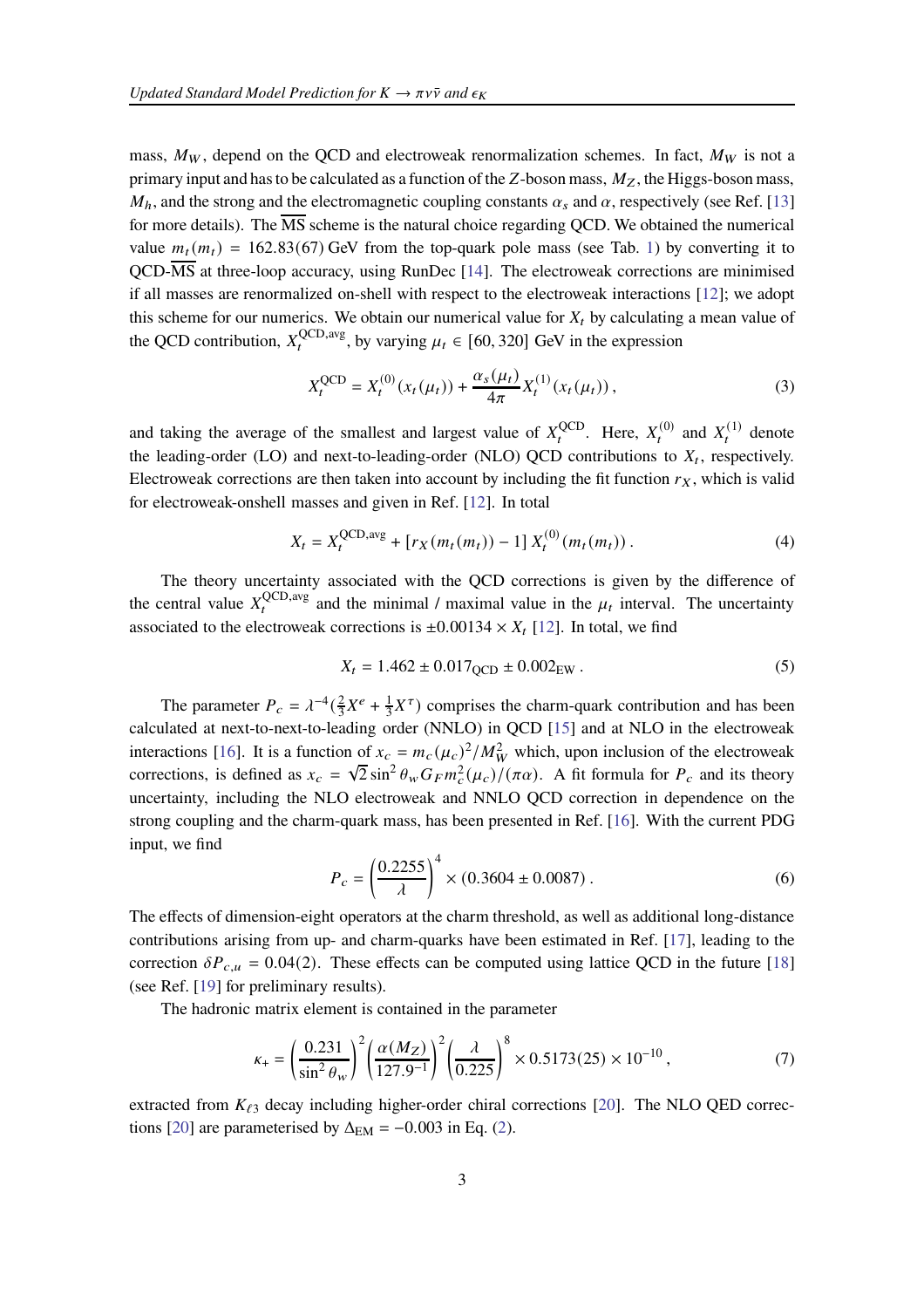<span id="page-3-0"></span>

| $m_t^{\text{Pole}}$ [GeV] | $172.4 \pm 0.7$                        | $\alpha_s^{\rm 5fl}(M_Z)$        | $0.1179 \pm 0.0010$                                                              |
|---------------------------|----------------------------------------|----------------------------------|----------------------------------------------------------------------------------|
| $M_h$ [GeV]               | $125.10 \pm 0.14$                      | $\alpha^{-1}(M_Z)$               | $127.952 \pm 0.009$                                                              |
| $M_Z$ [GeV]               | $91.1876 \pm 0.0021$                   | $\Lambda \alpha^{had}$           | $0.02766 \pm 0.00007$                                                            |
| $m_c$ [GeV]               | $1.27 \pm 0.02$                        | $s_{w,\text{ND}}^2(M_Z)$         | $0.23141 \pm 0.00004$                                                            |
| $\bar{O}$<br>$\bar{n}$    | $0.141 \pm 0.017$<br>$0.357 \pm 0.011$ | $ \epsilon_K $<br>$\lambda$<br>A | $(2.228 \pm 0.011) \times 10^{-3}$<br>$0.22650 \pm 0.00048$<br>$0.790 \pm 0.017$ |

**Table 1:** Parametric input used for our SM prediction of the  $K \to \pi \nu \bar{\nu}$  branching rations; all values are taken from pdgLive [\[7\]](#page-6-6). Using this input, we find  $m_t(m_t) = 162.83$  GeV and  $M_W = 80.36$  GeV (see text for details).

The remaining parametric input is contained in the CKM factors  $\lambda_t$  and  $\lambda_c$ , defined above. We expand these parameters in  $\lambda$ , including the quadratic corrections, and find

$$
\text{Im}\lambda_t = A^2 \bar{\eta} \lambda^5 + \frac{1}{2} A^2 \bar{\eta} \lambda^7 + O(\lambda^9),
$$
  
\n
$$
\text{Re}\lambda_t = A^2 \lambda^5 (\bar{\rho} - 1) + \frac{1}{2} A^2 \lambda^7 (2\bar{\eta}^2 + 2\bar{\rho}^2 - 3\bar{\rho} + 1) + O(\lambda^9),
$$
  
\n
$$
\text{Re}\lambda_c = -\lambda + \frac{1}{2} \lambda^3 + O(\lambda^5).
$$
 (8)

As the rare kaon decay modes do not enter the standard global CKM fit, we use the values obtained from the global fit as input parameters. All input values are taken from pdgLive [\[7\]](#page-6-6) and are collected here in Tab. [1.](#page-3-0) We find the following prediction for the charged mode in the SM,

$$
BR(K^{+} \to \pi^{+} \nu \bar{\nu}) = 7.73(16)(25)(54) \times 10^{-11}.
$$
 (9)

The errors in parentheses correspond to the remaining short-distance, long-distance, and parametric uncertainties, with all contributions added in quadrature. In more detail, the leading contributions to the uncertainty are

$$
10^{11} \times \text{BR}(K^+ \to \pi^+ \nu \bar{\nu}) = 7.73 \pm 0.12_{X_t^{\text{QCD}}} \pm 0.01_{X_t^{\text{EW}}} \pm 0.11_{P_c} \pm 0.24_{\delta P_{cu}} \pm 0.04_{\kappa_+} \pm 0.13_{\lambda} \pm 0.46_A \pm 0.18_{\bar{\rho}} \pm 0.03_{\bar{\eta}} \pm 0.05_{m_t} \pm 0.15_{m_c} \pm 0.05_{\alpha_s}.
$$
\n(10)

The branching ratio of the neutral mode is computed from

<span id="page-3-1"></span>
$$
Br\left(K_L \to \pi^0 \nu \bar{\nu}\right) = \kappa_L r_{\epsilon_K} \left(\frac{\text{Im}\lambda_t}{\lambda^5} X_t\right)^2, \qquad (11)
$$

it depends to a good approximation only on the top-quark function  $X_t$  discussed above. The hadronic matrix element is contained in the parameter

$$
\kappa_L = \left(\frac{0.231}{\sin^2 \theta_w}\right)^2 \left(\frac{\alpha(M_Z)}{127.9^{-1}}\right)^2 \left(\frac{\lambda}{0.225}\right)^8 \times 2.231(13) \times 10^{-10},\tag{12}
$$

again extracted from  $K_{\ell 3}$  decay including higher-order chiral corrections [\[20\]](#page-7-7).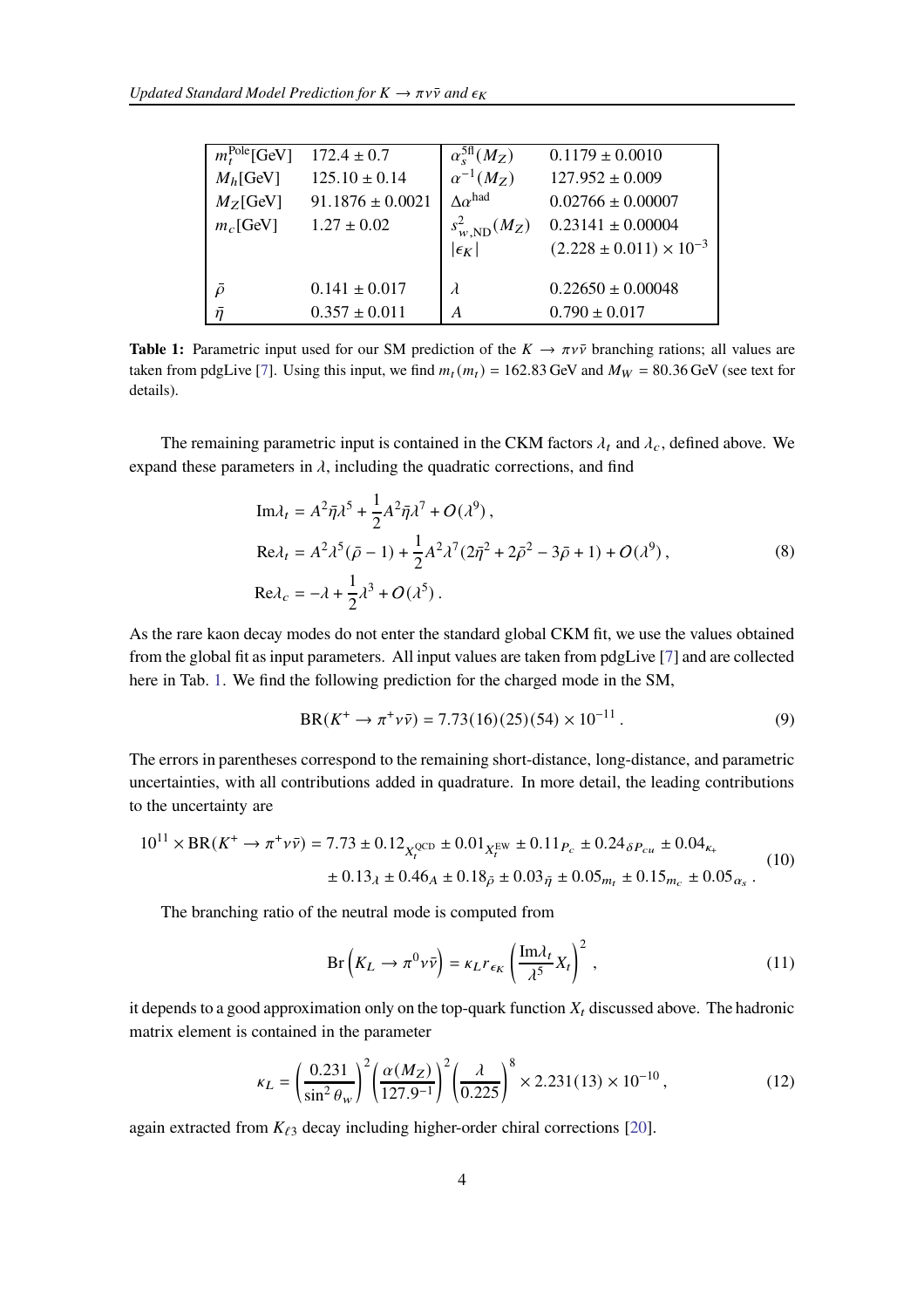At the current level of accuracy, also the small contribution of indirect CP violation [\[21](#page-7-8)] should be included. It is taken into account in Eq. [\(11\)](#page-3-1) by the factor

$$
r_{\epsilon_K} \equiv 1 - \sqrt{2} |\epsilon_K| \frac{1 + P_c/A^2 X_t - \rho}{\eta}, \qquad (13)
$$

where A,  $\rho = \bar{\rho}/(1 - \lambda^2/2 + ...)$ , and  $\eta = \bar{\eta}/(1 - \lambda^2/2 + ...)$  are Wolfenstein parameters. The loop function  $X_t$  and all remaining parametric input has been discussed above in the context of the charged mode. Our SM prediction for the neutral mode then reads

$$
BR(K_L \to \pi^0 \nu \bar{\nu}) = 2.59(6)(2)(28) \times 10^{-11} . \tag{14}
$$

Again, the errors in parentheses correspond to the remaining short-distance, long-distance, and parametric uncertainties, with all contributions added in quadrature. In more detail, the leading contributions to the uncertainty are

$$
10^{11} \times \text{BR}(K_L \to \pi^0 \nu \bar{\nu}) = 2.59 \pm 0.06_{X_t^{\text{QCD}}} \pm 0.01_{X_t^{\text{EW}}} \pm 0.02_{\kappa_L} \n\pm 0.16_{\bar{\eta}} \pm 0.22_A \pm 0.04_{\lambda} \pm 0.02_{m_t} .
$$
\n(15)

Next we discuss the differences between the theory prediction of Ref. [\[22](#page-7-9)] and our analysis. The largest discrepancy arises from the choice of numerical values for the CKM parameters. The choice of  $|V_{ub}|$ ,  $|V_{cb}|$  and  $\gamma$  in Ref. [\[22\]](#page-7-9) implies central values for  $\bar{\rho}_{[22]} = 0.119$  $\bar{\rho}_{[22]} = 0.119$  $\bar{\rho}_{[22]} = 0.119$  and  $\bar{\eta}_{[22]} = 0.394$  $\bar{\eta}_{[22]} = 0.394$  $\bar{\eta}_{[22]} = 0.394$  that deviate from the PDG values for the SM CKM-fit by roughly 1- and 3- $\sigma$  for  $\bar{\rho}$  and  $\bar{\eta}$ , respectively. The difference in the numerical value for  $X_t$  has a milder impact on the branching ratios. Here, the most recent, improved measurement of  $M_t$  and  $\alpha_s$  and the corresponding change of their central values results in a reduction of  $X_t$  compared to older determinations. The error due to unknown higher-order QCD corrections is estimated using a different range for varying the matching scale,  $\mu_t$ , which also implies a slightly lower (0.7%)  $X_t$  value in our determination. The fact that only approximate results for the electroweak corrections have been included in Ref. [\[22](#page-7-9)] is negligible.

### <span id="page-4-0"></span>**3.** Status of  $\epsilon_K$

In this section, we give a brief overview of the recent progress in the SM prediction for indirect CP violation in the neutral kaon system. We define the parameter  $\epsilon_K \equiv e^{i\phi_{\epsilon}} \sin \phi_{\epsilon} \frac{1}{2}$  $\frac{1}{2} \arg(-M_{12}/\Gamma_{12}),$ where  $\phi_{\epsilon} = \arctan(2\Delta M_K/\Delta \Gamma_K)$ , with  $\Delta M_K$  and  $\Delta \Gamma_K$  the mass and lifetime differences of the weak eigenstates  $K_L$  and  $K_S$ .  $M_{12}$  and  $\Gamma_{12}$  are the Hermitian and anti-Hermitian parts of the Hamiltonian that determines the time evolution of the neutral kaon system. The evaluation of the matrix element  $M_{12} = -\langle K^0 | \mathcal{L}_{f=3}^{\Delta S=2} | \bar{K}^0 \rangle / (2 \Delta M_K)$  can, at leading order in the operator-product expansion, be factorised into short- and long-distance contributions that can be calculated in perturbation theory and on the lattice, respectively. Note that the ratio  $M_{12}/\Gamma_{12}$ , and hence  $\epsilon_K$ , does not depend on the phase convention of the CKM matrix. To make this apparent, we factor out  $1/(\lambda_u^*)^2$  and  $1/(\lambda_u^*)$  from the  $|\Delta S = 2|$  and  $|\Delta S = 1|$  effective Lagrangians, respectively, and use CKM unitarity to express the effective three-flavor  $|\Delta S = 2|$  Lagrangian in terms of the minimal number of independent CKM parameters. The resulting Lagrangian with *manifest CKM unitarity* [\[8\]](#page-6-7),

$$
\mathcal{L}_{f=3}^{\Delta S=2} = -\frac{G_{\rm F}^2 M_W^2}{4\pi^2} \frac{1}{(\lambda_u^*)^2} Q_{S2} \Big\{ f_1 C_1(\mu) + iJ \left[ f_2 C_2(\mu) + f_3 C_3(\mu) \right] \Big\} + \text{h.c.} + \dots, \tag{16}
$$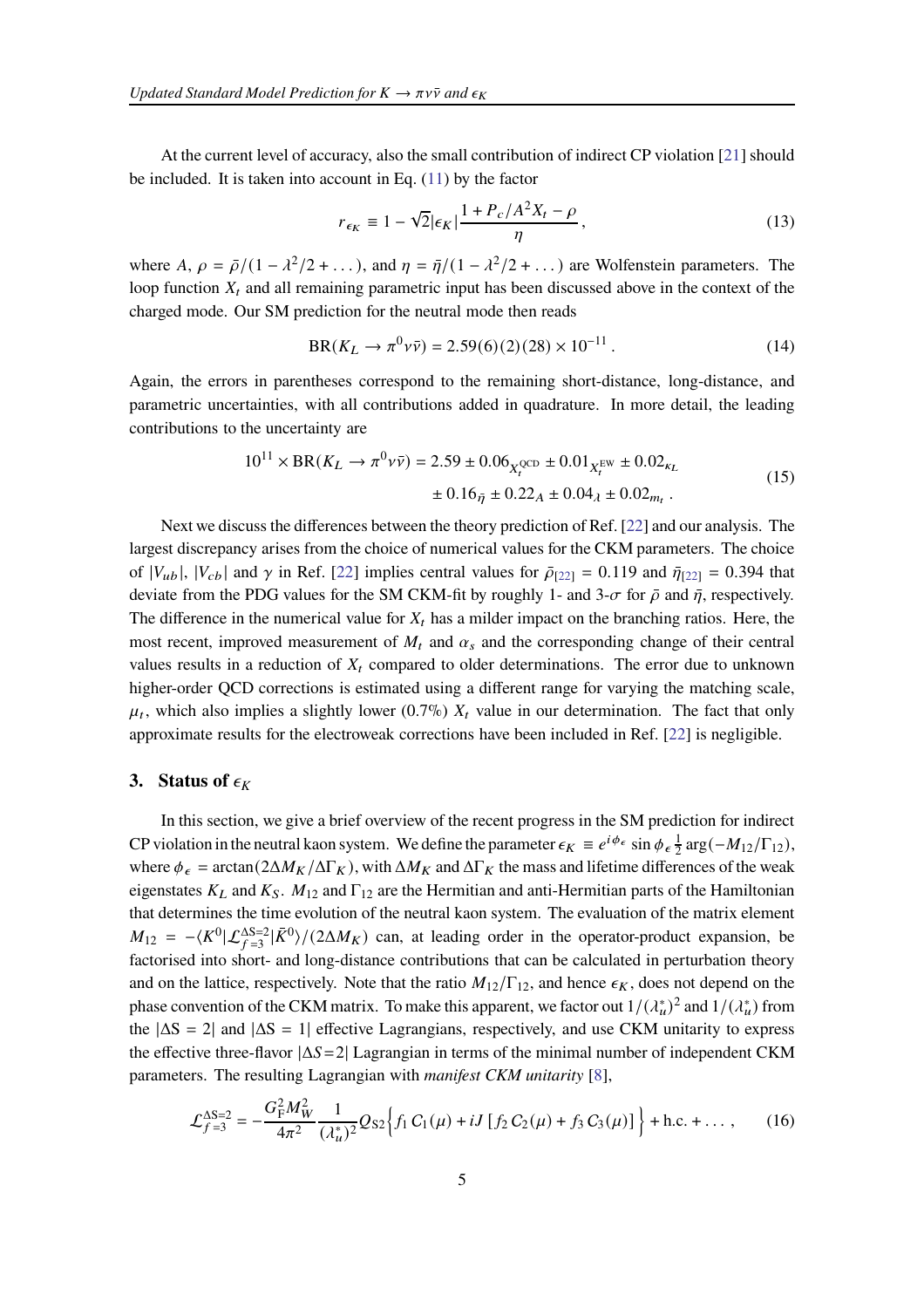is written in terms of three real Wilson coefficients  $C_i(\mu)$ ,  $i = 1, 2, 3$ , four real, independent, rephasing-invariant parameters  $J, f_1, f_2$ , and  $f_3$  comprising the relevant CKM matrix elements, and the operator  $Q_{S2} = (\bar{s}_L \gamma_\mu d_L) \otimes (\bar{s}_L \gamma^\mu d_L)$ . Explicitly, we have  $J = \text{Im}(V_{us} V_{cb} V_{ub}^* V_{cs}^*)$  and  $f_1 = |\lambda_u|^4 + \dots$ , where the ellipsis denotes real terms that are suppressed by powers of  $\lambda$ . In this form it is evident that  $C_1$ , the Wilson coefficient relevant for  $\Delta M_K$ , does not contribute to  $\epsilon_K$ . In the PDG phase convention, the choice of  $f_2 = 2\text{Re}(\lambda_t \lambda_u^*)$  and  $f_3 = |\lambda_u|^2$  results in the effective Lagrangian

$$
\mathcal{L}_{f=3}^{\Delta S=2} = -\frac{G_F^2 M_W^2}{4\pi^2} \Big[ \lambda_u^2 C_{S2}^{uu}(\mu) + \lambda_t^2 C_{S2}^{tt}(\mu) + \lambda_u \lambda_t C_{S2}^{ut}(\mu) \Big] Q_{S2} + \text{h.c.} + \dots, \tag{17}
$$

with the Wilson coefficients  $C_{S2}^{uu} \equiv C_1$ ,  $C_{S2}^{tt} \equiv C_2$ , and  $C_{S2}^{ut} \equiv C_3$ . Only the coefficients  $C_{S2}^{ut}$  and  $C_{S2}^{tt}$  are relevant for the prediction of  $\epsilon_K$ . This choice of  $f_2$  and  $f_3$  results in their respective Wilson coefficients being free of the low-energy contributions of  $C_1$  and hence they can be calculated with high precision in renormalization-group improved perturbation theory. The higher-order corrections can be conveniently parameterised by the formally scale-independent parameters  $\eta_{tt}$  and  $\eta_{ut}$  that encode the higher-order QCD corrections to the LO Inami–Lim functions  $S_{tt}(x_t)$  and  $S_{ut}(x_c, x_t)$ (see Refs. [\[8,](#page-6-7) [23](#page-7-10)]). Their values are  $\eta_{tt} = 0.55(2)$  and  $\eta_{ut} = 0.402(5)$  [\[8](#page-6-7)].

The SM prediction for the absolute value of  $\epsilon_K$  is then obtained via the phenomenological formula [\[9](#page-6-8), [24,](#page-7-11) [25](#page-7-12)]

$$
|\epsilon_K| = \kappa_{\epsilon} C_{\epsilon} \widehat{B}_K |V_{cb}|^2 \lambda^2 \bar{\eta} \times \left( |V_{cb}|^2 (1 - \bar{\rho}) \eta_{tt} S_{tt}(x_t) - \eta_{ut} S_{ut}(x_c, x_t) \right). \tag{18}
$$

Here, the kaon bag parameter comprising the hadronic matrix element of the local  $\Delta S = 2$  operators is given by  $\widehat{B}_K = 0.7625(97)$  [\[26](#page-7-13)]. The phenomenological parameter  $\kappa_{\epsilon} = 0.94(2)$  [\[25](#page-7-12)] comprises long-distance contributions beyond the lowest order in the operator-product expansions, which are not included in  $B_K$ , see also Ref. [\[27](#page-7-14)] for the calculation of dimension-eight operator matrix elements. The remaining parametric input is collected in the factor  $C_{\epsilon}$  =  $(G_F^2 F_K^2 M_{K^0} M_W^2) / (6\sqrt{2}\pi^2 \Delta M_K).$ 

The parameter  $\epsilon_K$  is one of the main ingredients of the global CKM fit. Hence, we do not use the CKM parameters extracted from the global fit for its SM prediction, and instead directly use the PDG values of  $\lambda$ ,  $V_{cb}$ , sin 2 $\beta$ , as well as lattice input for the ratio of B-meson decay constants and bag factors  $\xi_s$  [\[26\]](#page-7-13), see Ref. [\[8](#page-6-7)] for details. We find

$$
|\epsilon_K| = (2.161 \pm 0.153_{\text{param.}} \pm 0.076_{\text{non-pert.}} \pm 0.065_{\text{pert.}}) \times 10^{-3} \,. \tag{19}
$$

### **4. Conclusions**

We have presented updated SM predictions of the branching ratios for the rare kaon decay modes, finding BR( $K^+ \to \pi^+ \nu \bar{\nu}$ ) = 7.73(61) × 10<sup>-11</sup> and BR( $K_L \to \pi^0 \nu \bar{\nu}$ ) = 2.59(29) × 10<sup>-11</sup> (all uncertainties have been added in quadrature), and briefly discussed the current theory status of the perturbative contribution to  $\epsilon_K$ .

The perturbative uncertainties in the SM predictions can be further reduced by calculating the three-loop QCD corrections for the top-quark contributions to both the rare decays and  $\epsilon_K$ , as well as electroweak corrections to the  $|\Delta S = 2|$  effective Lagrangian. These projects are work in progress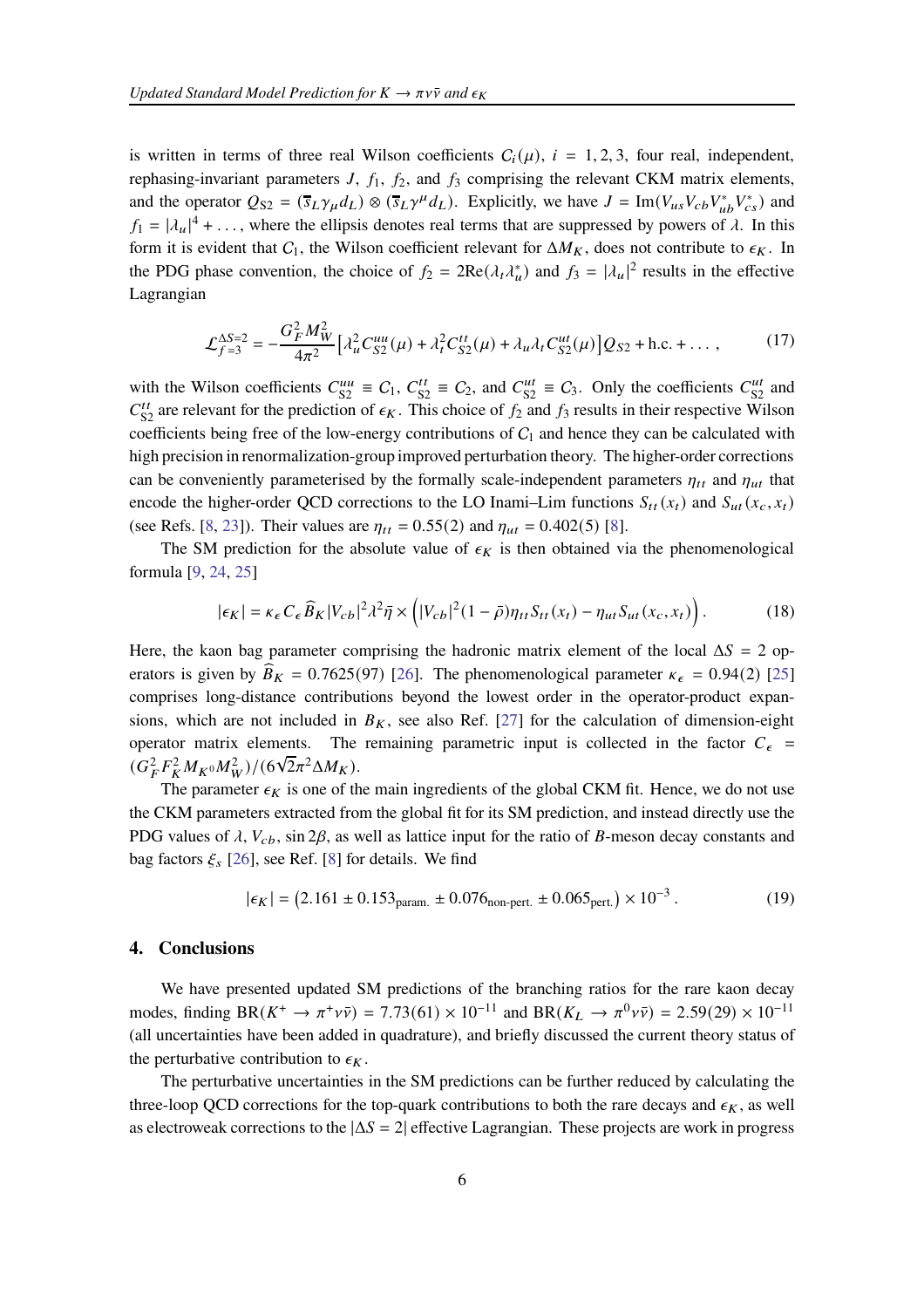by the authors. The improved SM theory prediction together with the current experimental progress will increase the sensitivity to physics beyond the SM. Given this sensitivity, it is interesting to note that contributions to the rare kaon decays and  $\epsilon_K$  in a wide class of renormalizable theories beyond the SM have been presented in a general form in Refs. [\[28](#page-7-15), [29](#page-7-16)].

#### **Acknowledgements**

MG would like to thank the organisers of BEAUTY 2020 for their invitation. JB, MG and ES acknowledge support by the DOE grant DE-SC0011784, the UK STFC under Consolidated Grant ST/T000988/1, and the COST Action CA16201 PARTICLEFACE.

#### **References**

- <span id="page-6-0"></span>[1] NA62 collaboration, *Measurement of the very rare*  $K^+ \to \pi^+ \nu \bar{\nu}$  decay, [2103.15389](https://arxiv.org/abs/2103.15389).
- <span id="page-6-1"></span>[2] NA62 collaboration, *An investigation of the very rare*  $K^+ \to \pi^+ \nu \overline{\nu}$  decay, *JHEP* **11** [\(2020\) 042](https://doi.org/10.1007/JHEP11(2020)042) [[2007.08218](https://arxiv.org/abs/2007.08218)].
- <span id="page-6-2"></span>[3] E949, E787 collaboration, *Measurement of the K+ –*> *pi+ nu nu branching ratio*, *Phys. Rev. D* **77** [\(2008\) 052003](https://doi.org/10.1103/PhysRevD.77.052003) [[0709.1000](https://arxiv.org/abs/0709.1000)].
- <span id="page-6-3"></span>[4] E949 collaboration, *New measurement of the*  $K^+ \to \pi^+ \nu \bar{\nu}$  *branching ratio*, *[Phys. Rev. Lett.](https://doi.org/10.1103/PhysRevLett.101.191802)* **101** (2008) 191802 [[0808.2459](https://arxiv.org/abs/0808.2459)].
- <span id="page-6-4"></span>[5] KOTO collaboration, *Search for the*  $K_L \to \pi^0 \nu \overline{\nu}$  and  $K_L \to \pi^0 X^0$  decays at the J-PARC *KOTO experiment*, *[Phys. Rev. Lett.](https://doi.org/10.1103/PhysRevLett.122.021802)* **122** (2019) 021802 [[1810.09655](https://arxiv.org/abs/1810.09655)].
- <span id="page-6-5"></span>[6] KOTO collaboration, *Study of the*  $K_L \rightarrow \pi^0 \nu \bar{\nu}$  *Decay at the J-PARC KOTO Experiment*, *[Phys. Rev. Lett.](https://doi.org/10.1103/PhysRevLett.126.121801)* **126** (2021) 121801 [[2012.07571](https://arxiv.org/abs/2012.07571)].
- <span id="page-6-6"></span>[7] Particle Data Group collaboration, *Review of Particle Physics*, *PTEP* **2020** [\(2020\) 083C01.](https://doi.org/10.1093/ptep/ptaa104)
- <span id="page-6-7"></span>[8] J. Brod, M. Gorbahn and E. Stamou, *Standard-Model Prediction of*  $\epsilon_K$  *with Manifest Quark-Mixing Unitarity*, *[Phys. Rev. Lett.](https://doi.org/10.1103/PhysRevLett.125.171803)* **125** (2020) 171803 [[1911.06822](https://arxiv.org/abs/1911.06822)].
- <span id="page-6-8"></span>[9] G. Buchalla, A.J. Buras and M.E. Lautenbacher, *Weak decays beyond leading logarithms*, *[Rev. Mod. Phys.](https://doi.org/10.1103/RevModPhys.68.1125)* **68** (1996) 1125 [[hep-ph/9512380](https://arxiv.org/abs/hep-ph/9512380)].
- <span id="page-6-9"></span>[10] M. Misiak and J. Urban, *QCD corrections to FCNC decays mediated by Z penguins and W boxes*, *[Phys. Lett. B](https://doi.org/10.1016/S0370-2693(99)00150-1)* **451** (1999) 161 [[hep-ph/9901278](https://arxiv.org/abs/hep-ph/9901278)].
- <span id="page-6-10"></span>[11] G. Buchalla and A.J. Buras, *The rare decays*  $K \to \pi \nu \bar{\nu}$ ,  $B \to X \nu \bar{\nu}$  and  $B \to l^+ l^-$ : An *Update*, *[Nucl. Phys. B](https://doi.org/10.1016/S0550-3213(99)00149-2)* **548** (1999) 309 [[hep-ph/9901288](https://arxiv.org/abs/hep-ph/9901288)].
- <span id="page-6-11"></span>[12] J. Brod, M. Gorbahn and E. Stamou, *Two-Loop Electroweak Corrections for the*  $K \to \pi \nu \bar{\nu}$ *Decays*, *Phys. Rev. D* **83** [\(2011\) 034030](https://doi.org/10.1103/PhysRevD.83.034030) [[1009.0947](https://arxiv.org/abs/1009.0947)].